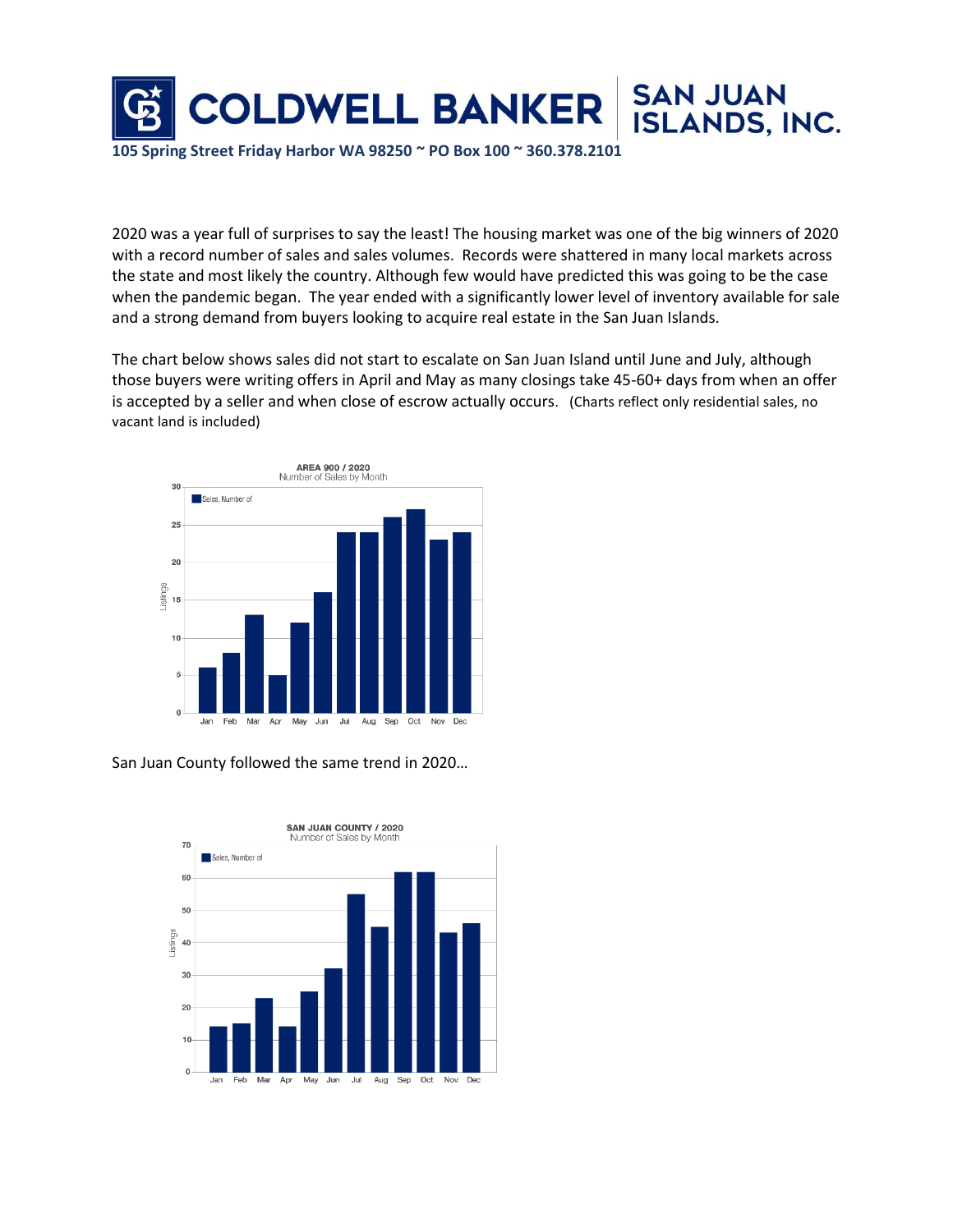

**105 Spring Street Friday Harbor WA 98250 ~ PO Box 100 ~ 360.378.2101**

San Juan Island experienced a frenzy of sales in the second half of 2020. With a total of 211 residential sales transactions equaling a sales volume of \$188,753,456 and 94 land sales worth \$24,574,740. The grand total of sales for 2020 on San Juan Island was a staggering 305 transactions equaling \$213,328,196! San Juan County as a whole, saw a total of 436 sales between homes, condos, multi family, etc for a total sales volume of \$388,464,091 and a total of 222 land sales totaling a sales volume of \$68,932,110. This is an increase of over 50% from 2019.

The trend for the past 5 years has been a bit of a roller coaster in terms of number of sales annually. The general picture is that real estate on San Juan Island continues to appreciate, at least the data for the past 5 years indicates this trend.

|      | <b>Number of Closed</b><br><b>Sales</b> | <b>Change from</b><br><b>Previous Year</b> | <b>Total Dollar</b><br>Volume | <b>Change from</b><br><b>Previous Year</b> |
|------|-----------------------------------------|--------------------------------------------|-------------------------------|--------------------------------------------|
|      |                                         |                                            |                               |                                            |
| 2015 | 214                                     |                                            | \$112,653,526.00              |                                            |
| 2016 | 193                                     | 90%                                        | 97,971,720.00                 | 87%                                        |
| 2017 | 252                                     | 131%                                       | \$120,999,149.00              | 124%                                       |
| 2018 | 223                                     | 88%                                        | \$113,348,907.00              | 94%                                        |
| 2019 | 183                                     | 82%                                        | \$121,410,132.00              | 107%                                       |
| 2020 | 305                                     | 166%                                       | \$213,328,196.00              | 174%                                       |
|      |                                         |                                            |                               |                                            |
|      |                                         |                                            |                               |                                            |

The expectation from economists representing Realtor.com and Zillow.com is that 2021 will continue as a win for housing but that the frenzy will die down to a low roar. There continues to be pent up demand from buyers and when there are more buyers than sellers a housing shortage is created. This is good for sellers, simple economics!

Circumstances exist that generate more buyers, including:

Nationally

- Historically low interest rates which increases buyer power
- New generation of home shoppers (millennials)
- Drop in new construction over the past decade

Locally

• The Seattle area housing market is one of the strongest in the nation due to huge growth in their relatively high paying job market. Some of those people selling their homes in the Seattle area are buying in the San Juans